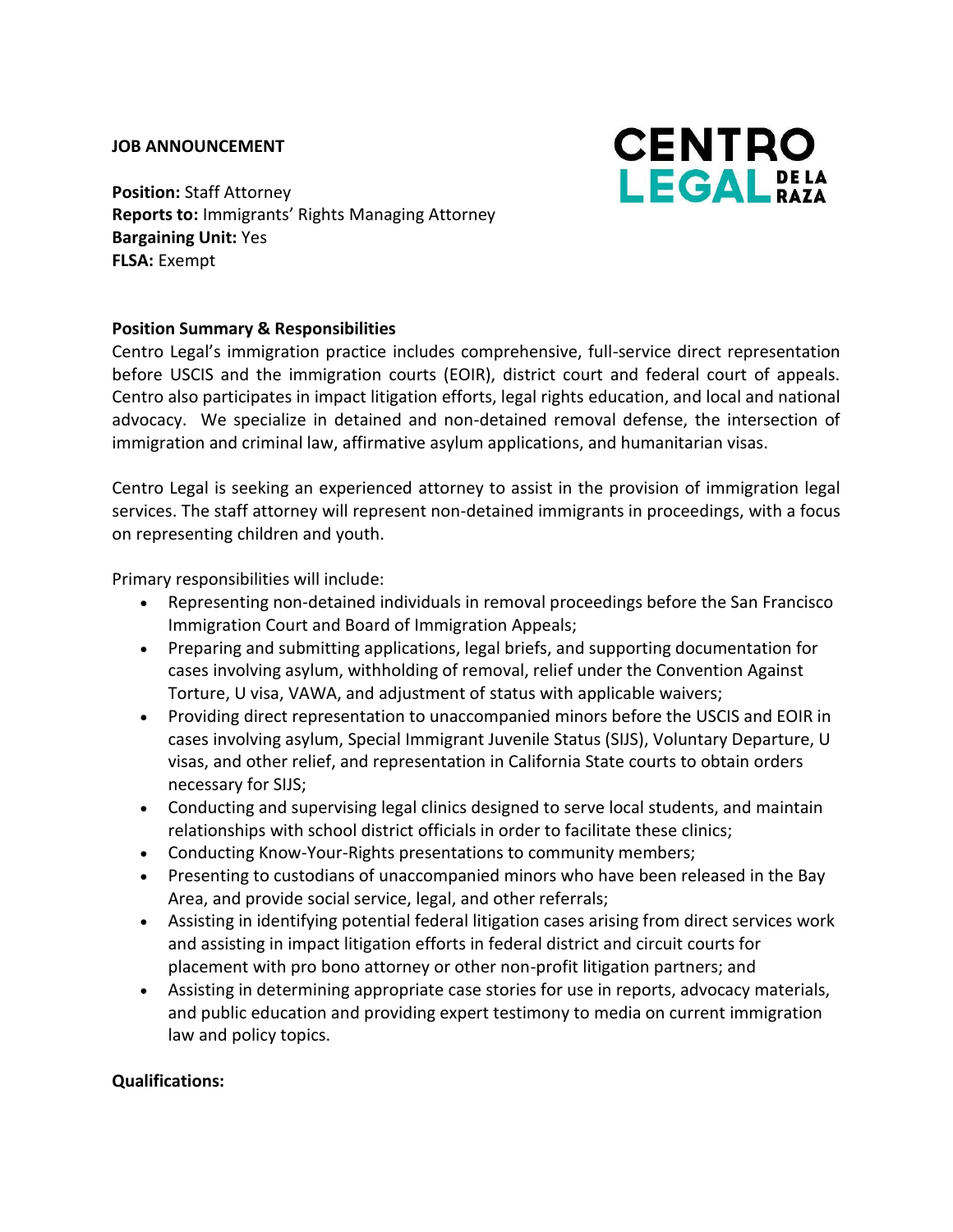The applicant must profoundly share Centro Legal's mission and vision of social justice. Below are additional qualifications.

- Admitted and in good standing with a State Bar; licensed in California preferred;
- Fluency in Spanish required;
- Excellent writing, research, analytical, and verbal communication skills;
- A demonstrated commitment to civil liberties, immigrant justice, and public interest law;
- Demonstrated ability to work cooperatively on projects with lawyers, other staff members, and with diverse community organizations;
- Demonstrated commitment to diversity within the office and a personal approach that values all individuals and respects differences regarding race, ethnicity, age, gender identity and expression, sexual orientation, religion, ability, socio-economic circumstance, immigration status, and record of arrest or conviction;
- A record of moving legal cases forward and demonstrated ability to build and manage a heavy caseload; and
- Familiarity in working with clients in crisis or who are recent trauma survivors.

# **Compensation**

Salary is competitive and commensurate with experience. We provide a generous benefits package, including life insurance, LTD, leave policies, vacation, and December holiday office closure at full pay.

# **To Apply**

Review of applications will begin immediately and continue until the position is filled. Applicants are encouraged to apply as soon as possible. Submit: 1) cover letter, 2) resume, and 3) a list of three professional references. Include "**Staff Attorney – Immigration**" in the subject line. Please email application materials directly to [jobs@centrolegal.org.](mailto:jobs@centrolegal.org)

### **POSITION OPEN UNTIL FILLED**

# **About Centro Legal de la Raza**

Founded in 1969 and headquartered in Oakland, California, Centro Legal de la Raza (Centro Legal) is a comprehensive legal services and advocacy organization protecting and advancing the rights of immigrant, low-income, and Latino communities through bilingual representation, education, and advocacy. We combine quality legal services with know-your-rights education, affirmative litigation, and youth development, ensuring access to justice for thousands of individuals and families each year throughout Northern and Central California. Centro Legal's multifaceted approach to legal advocacy on behalf of the most vulnerable amongst us is purposefully designed to ensure access to justice. To this end, we pride ourselves in the three key components of our work: creating leadership, empowerment, and equity in our community. We focus on leadership by providing guidance and mentorship to the next generation of attorneys and judges of color through our Youth Law Academy and Diversity Legal Pipeline programs. We incubate community empowerment by advocating for positive change in local and state governments, creating meaningful dialogue on issues through our communications